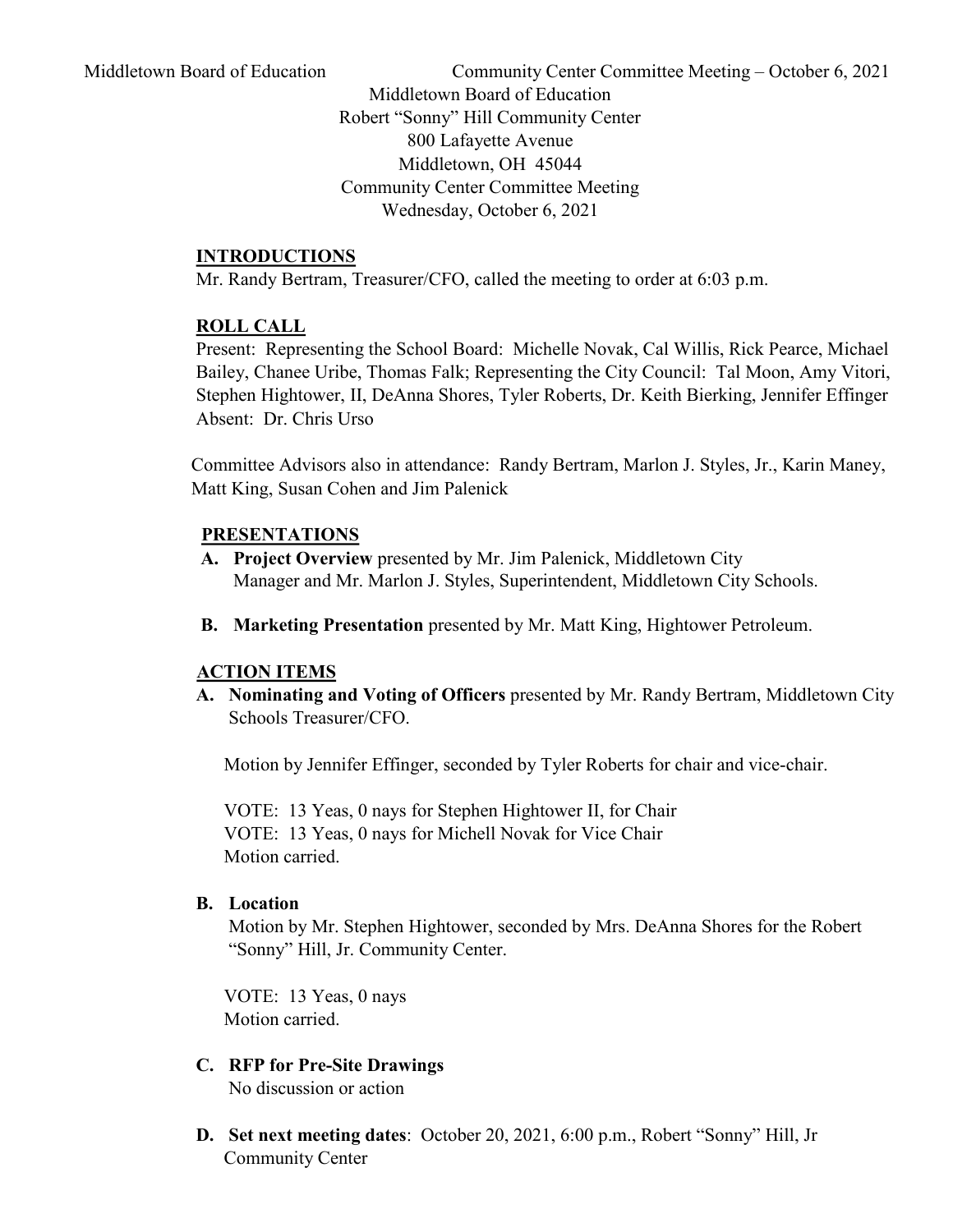# **ADJOURNMENT**

Motion by Ami Vitori seconded by DeAnna Shores to adjourn the meeting at 8:02 p.m. as there was no further business.

 VOTE: 13 Yeas, 0 nays to adjourn. Motion carried.

Mr. Randall R. Bertram, Treasurer/CFO District Committee Member